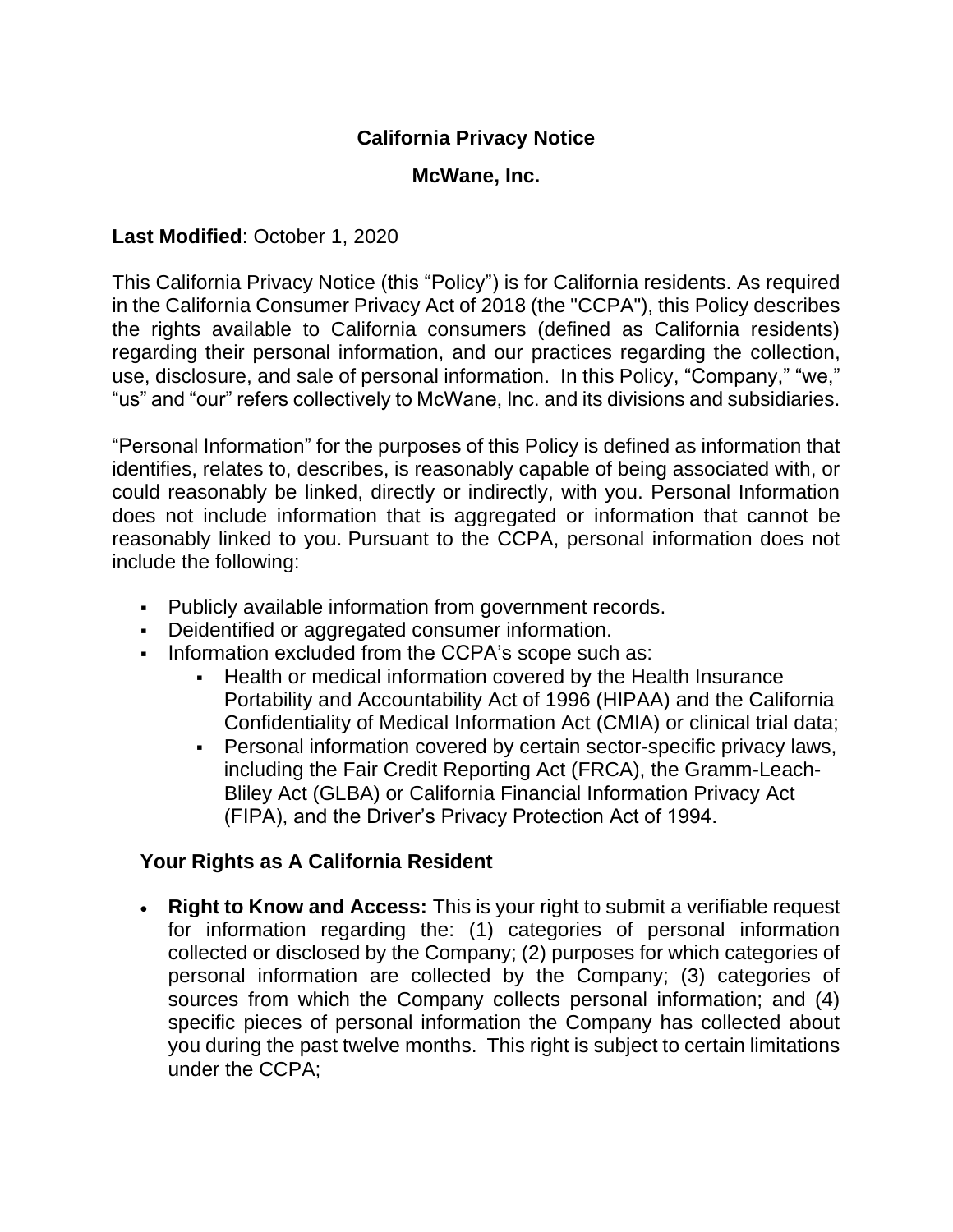- **Right to Delete:** This is your right to request that we delete the personal information we have collected from you and maintain in our systems, subject to certain exceptions that permit us to keep your personal information for specific purposes;
- **Right to Opt-Out of Sale:** This right allows you to opt-out of the sale of your personal information to third parties; and
- **Right to Non-Discrimination:** This right means that the Company will not discriminate against you in any manner because you elect to exercise any of your rights under the CCPA.

# **Categories of Personal Information We Collect under the CCPA**

In the last twelve (12) months, the Company has collected the following not allinclusive categories and examples of personal information, as defined in the CCPA, about California consumers:

- Personal identifiers (e.g., real name, alias, postal address, unique personal identifier, online identifier, Internet Protocol address, email address, account name, Social Security number, driver's license number, passport number, or other similar identifiers);
- Personal information categories listed in the California Customer Records statute (Cal. Civ. Code § 1798.80(e)) (e.g., name, signature, Social Security number, physical characteristics or description, address, telephone number, passport number, driver's license or state identification card number, insurance policy number, education, employment, employment history, bank account number, credit card number, debit card number, or any other financial information, medical information, or health insurance information);
- Protected classification characteristics under California or federal law (e.g., age (40 years or older), race, color, ancestry, national origin, citizenship, religion or creed, marital status, medical condition, physical or mental disability, sex (including gender, gender identity, gender expression, pregnancy or childbirth and related medical conditions), sexual orientation, veteran or military status, genetic information (including familial genetic information);
- Commercial information (e.g., records of personal property, products or services purchased, obtained, or considered, or other purchasing or consuming histories or tendencies);
- Biometric information (e.g., genetic, physiological, behavioral, and biological characteristics, or activity patterns used to extract a template or other identifier or identifying information, such as temperature, fingerprints, faceprints, and voiceprints, iris or retina scans, keystroke, gait, or other physical patterns, and sleep, health, or exercise data);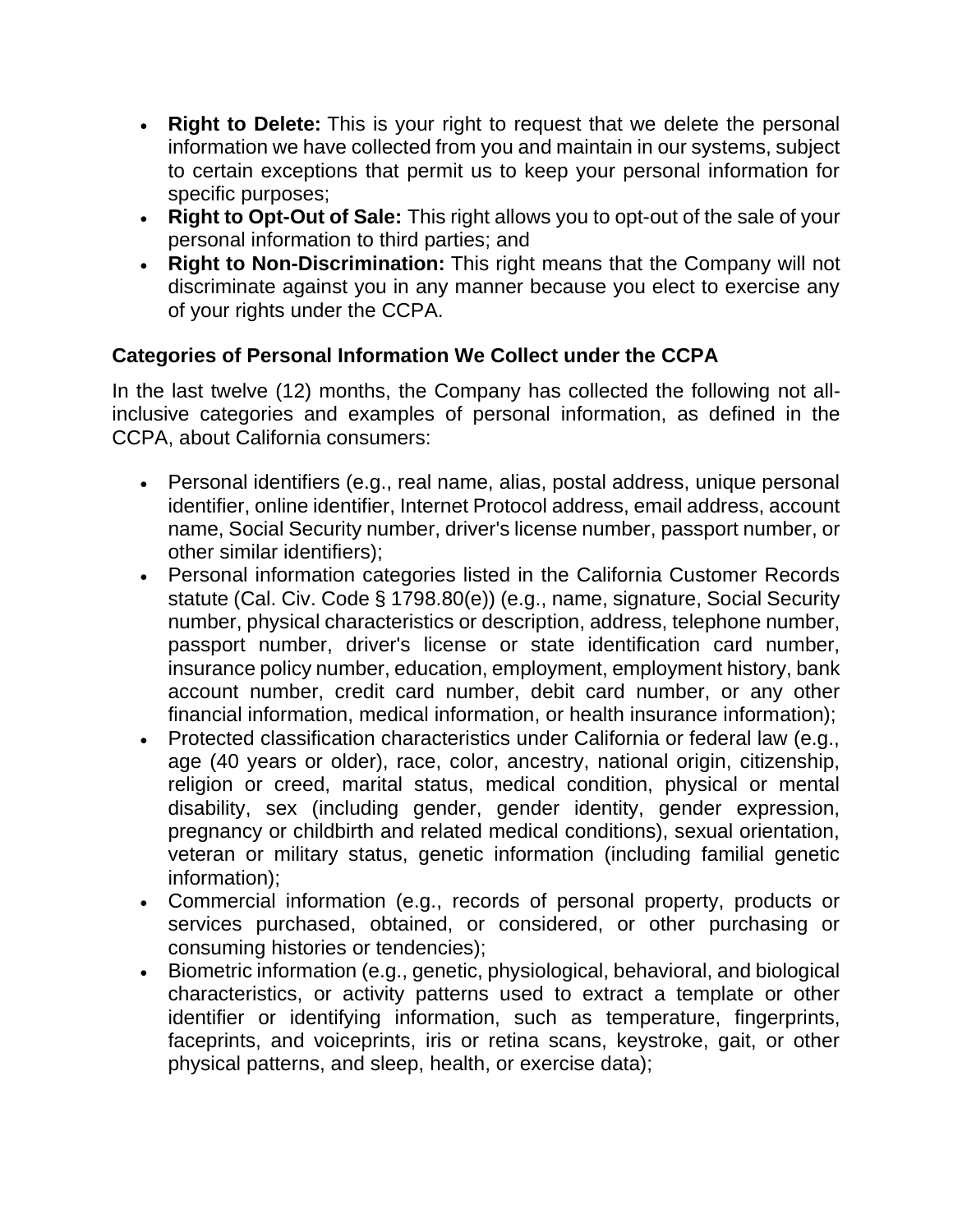- Internet or other similar network activity (e.g., browsing history, search history, information on a consumer's interaction with a website, application, or advertisement);
- Geolocation data (e.g., physical location or movements); and
- Inferences drawn from other personal information (e.g., profile reflecting a person's preferences, characteristics, psychological trends, predispositions, behavior, attitudes, intelligence, abilities, and aptitudes).

# **Sources from Whom We Collect Personal Information under the CCPA**

We collect personal information about you from a variety of sources in order to provide you with our products and services, communicate with you, and when you interact with us through person-to-person customer service and sales channels or other electronic means, such as our call centers and/or Company in-person locations, or use our products, services, websites and applications. These sources include:

- Information you provide to us directly, such as when you contact or communicate with us, or when you establish a customer or user account;
- Information we collect automatically and through your use of our products, services, websites and applications;
- Information obtained from third parties; and
- Publicly available information about you.

## **How We Use the Categories of Personal Information We Collect under the CCPA**

We use the personal information we collect about you to provide you with reliable, high quality products and services, communicate with you, make improvements to our products and services, investigate theft, fraud and other illegal activities, and to personalize your experience. We may use the information we collect about consumers, and the circumstances under which we may share or disclose that information may include to:

- provide, deliver, maintain and improve the products and services you request, interact with, and to which you may subscribe;
- fulfill requests for new services or changes to your account or the products and services you already receive;
- provide you with technical support and high-quality customer service;
- create and administer a Company account, including activating your service, billing, invoicing, and debt collection activities;
- authenticate or otherwise provide you access to Company products and services;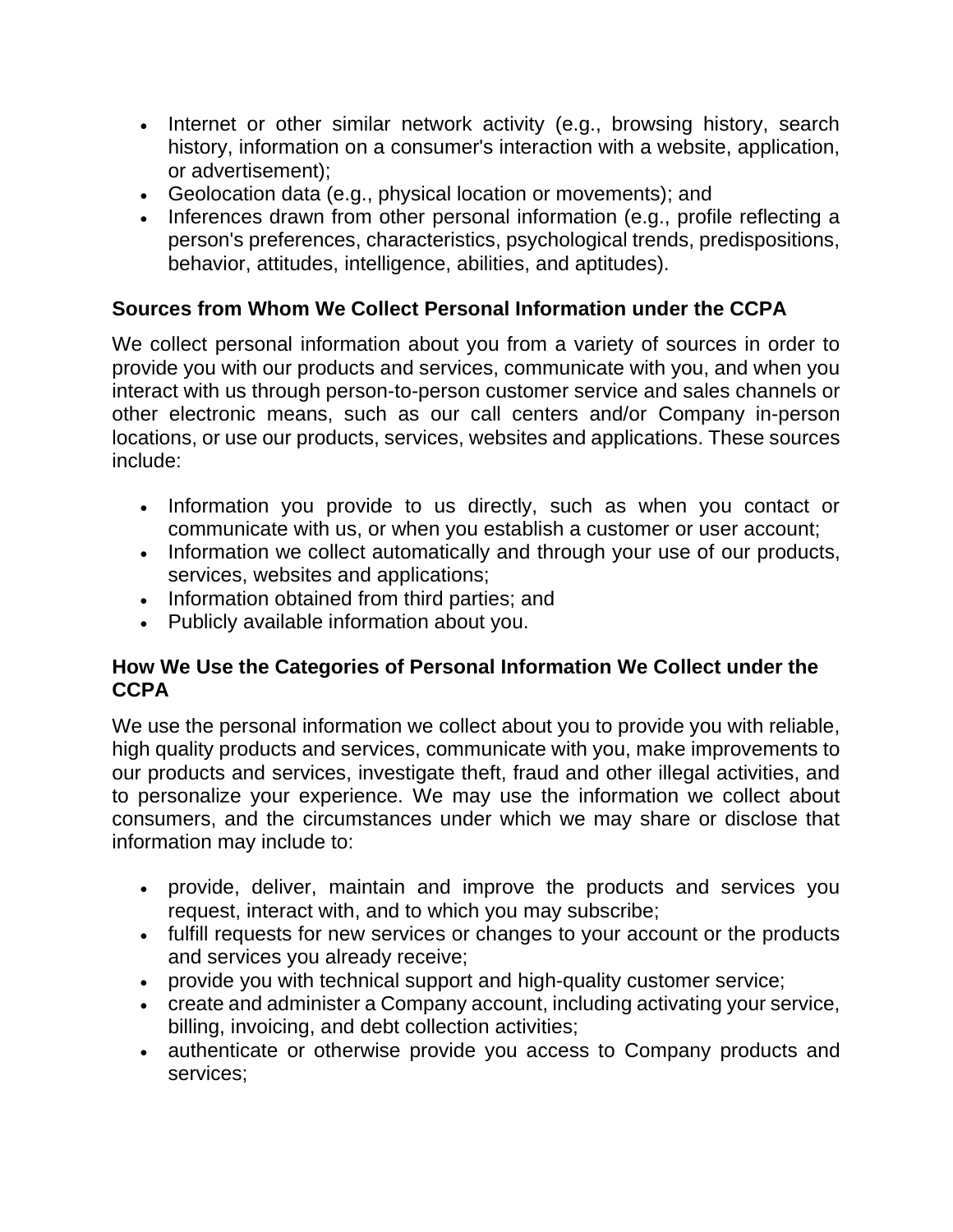- provide updates, upgrades, repairs or replacements for any of our servicerelated devices or software used in providing or receiving services;
- manage and configure our device(s), system(s) and network(s);
- understand how the service is being used, including through the creation of operational and marketing reports based on deidentified and/or aggregated service usage information;
- inform you of additional products and services that may be of interest to you;
- protect the security of the system, prevent fraud, detect unauthorized reception, use, and abuse of any Company product, service, website or application, and to enforce any Company policy or applicable terms of service;
- protect our rights, our personnel, our property, and the safety of others, including, without limitation, reducing the risk of viruses and other illnesses in the workplace and to permit contact tracing;
- maintain our accounting, tax and other records;
- comply with applicable federal and state laws and regulations, as well as for the general administration of our business;
- deliver and personalize communications with you;
- create internal business and marketing reports; and
- provide advertising and marketing subject to the applicable consent.

## **How You Can Submit A Verifiable Consumer Request for Access to and/or Deletion of Your Personal Information**

To protect your information, we may need to verify your identity before processing your request. In some cases we may need to collect additional information to verify your identity, such as a government issued ID.

Under the CCPA, you may exercise these rights yourself or you may designate an authorized agent to make these requests on your behalf. We will use reasonable efforts to verify your identity, as well as the identity of your authorized agent to ensure that your agent has been properly authorized by you to request information on your behalf.

If we cannot verify your identity or your authorized agent's identity, we cannot fulfill your request.

To exercise one or more of your CCPA rights, please submit a verifiable consumer request:

- By emailing us at [CCPArequests@mcwane.com](mailto:CCPArequests@mcwane.com) or
- By calling us at 205-578-3809.

# **How You Can Opt-Out of the Sale of Personal Information to Third Parties**